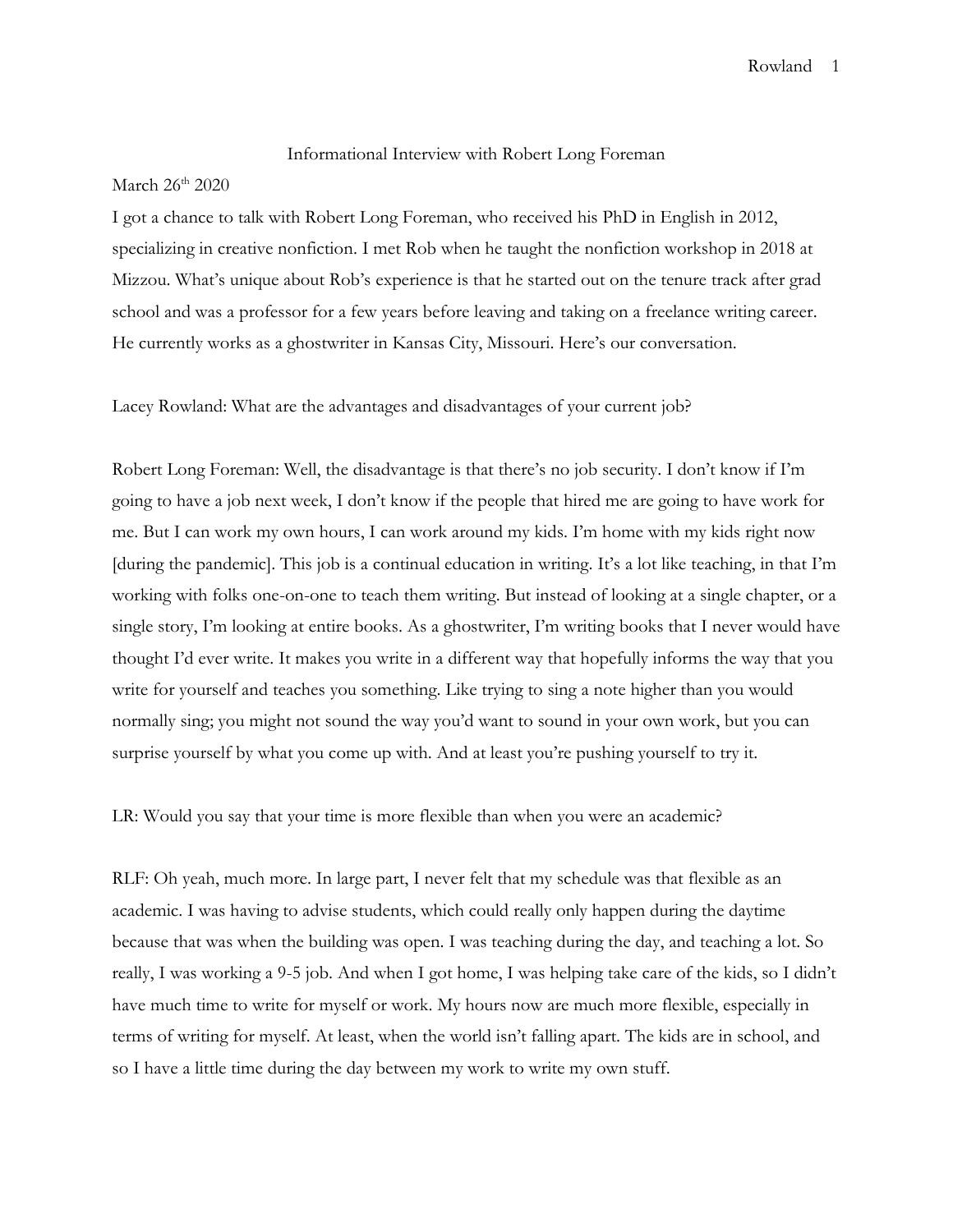LR: What factors influenced your choice between nonacademic work and TT, not waiting on the market and adjuncting?

RLF: It's funny because I still do a little adjuncting. I taught your class in the fall. But I haven't done the thing where I adjunct a ton and continue looking for a full-time teaching job. It's in part because after I left my full-time teaching job, I realized that teaching wasn't actually that good for me. Teaching continually kept me on this treadmill that kept me ignorant of a lot of problems in my life. It wasn't necessarily good for my mental health to be doing as much teaching as I was doing.

Part of the reason that I don't adjunct a lot is because I have this other source of income. And it came about because I knew this person from grad school who was a higher-up in a ghostwriting company. But you don't have to go that route, you can do it on your own as a freelancer.

Ghostwriting doesn't negatively affect my own work like I thought it would. I was worried about that, but I realized that helping other people's writing get better doesn't interfere with making my own writing better. Teaching is more hazardous to my writing. After I teach, I'm depleted. I can't do anything for the rest of the day. I won't be able to write unless I sleep for a couple hours or something. Teaching a one-off class, there's a certain freedom. I get to teach what I love, but I don't have to do the administrative stuff that goes along with it.

I mean, you could understand this since you were a "regular person" once, but your sense of time changes when you're not on an academic schedule. The class I taught at Mizzou seems like so long ago, but it really wasn't.

LR: I don't know if I've ever been a "regular person."

RLF: *Laughs.* Well, when you weren't in school.

LR: What do you miss about academia? What were you totally pumped to leave behind?

RLF: For as much as I talk about how draining teaching was, and how bad it was for my writing, there are times that I miss it. I looked forward to seeing others' work. I got to be surprised in a really